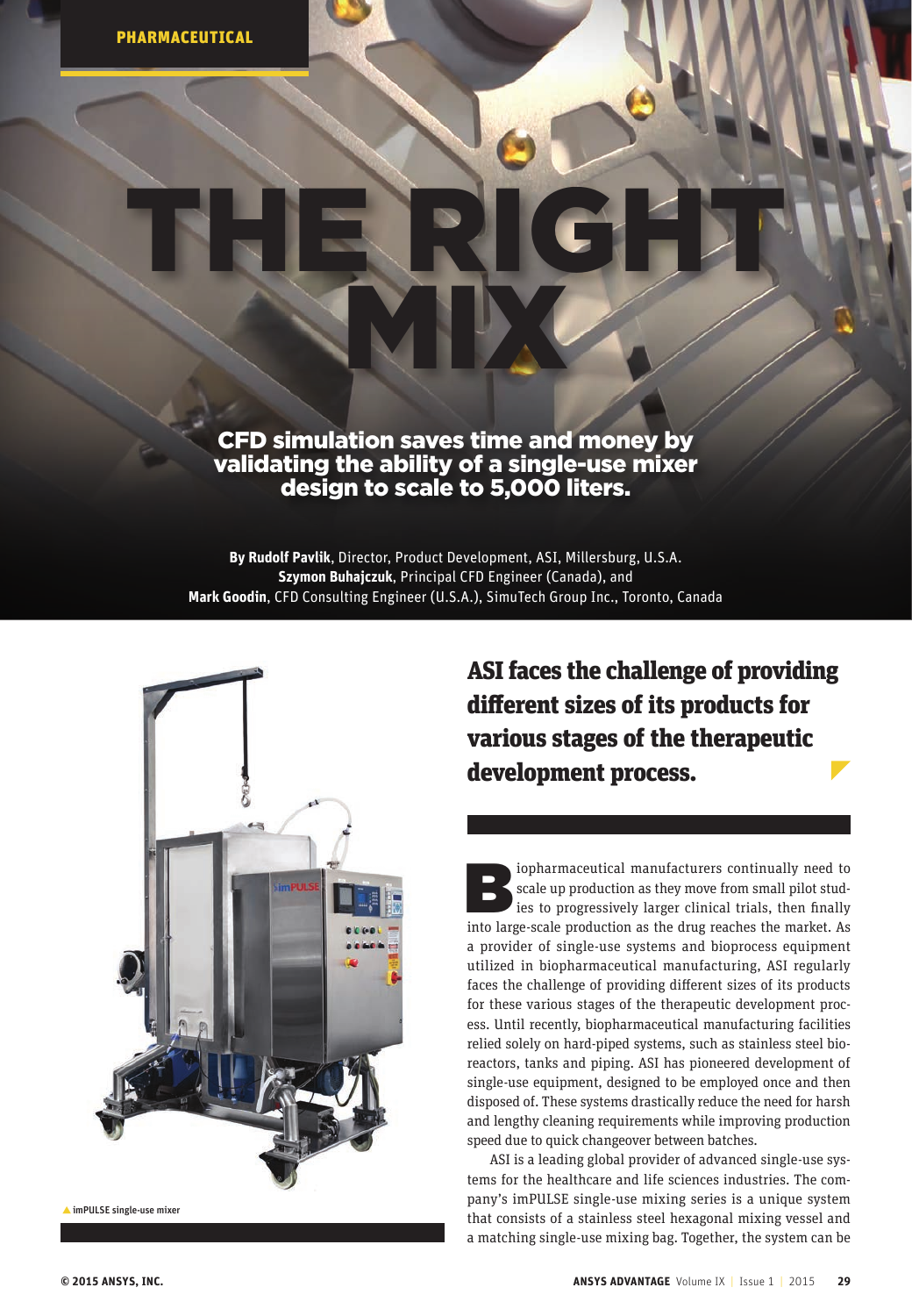





**A** Reusable mixing bag

configured for a variety of end-user mixing applications. The disposable polymer mixing bag is engineered with an integrated mixing disc that consists of multiple slots and film flaps. The flaps open and close as the mixing disc moves up and down within the mixing bag. On the downstroke, the flaps close, and energy is directed to the bottom of the mixing bag and up the sidewalls. On the upstroke, the flaps open, allowing the fluid to flow through the slots, thus producing one-way flow and very effective mixing. Simulation with [ANSYS Fluent](http://www.ansys.com/Products/Simulation+Technology/Fluid+Dynamics/Fluid+Dynamics+Products/ANSYS+Fluent)  helped ASI to eliminate the cost and lead time of prototyping, demonstrating that ASI's design could be scaled up to an

industry-leading 5,000-liter size while providing the same mixing performance as smaller mixers.

ASI first developed the imPULSE design in a 250-liter (L) size and expanded the portfolio to include sizes from 30 L to 1,500 L. As customers further scaled up their batch sizes, they demanded larger mixers. Although it was not difficult to scale up the mixer, it was a challenge to maintain mixing efficiencies and patterns. The time required to achieve a certain level of homogeneity is critical to the efficiency of biopharmaceutical manufacturing. To sell the larger mixers, ASI needed to prove that mixing time would be consistent in both

Besides being faster and less expensive than building and testing a prototype mixer, CFD provides more diagnostic information.

larger and smaller mixers. The lead time and cost required to build a prototype of the new 5,000-liter mixer was quite high. So ASI investigated the potential for using computational fluid dynamics (CFD) simulation to validate the design of the larger mixer. Besides being faster and less expensive than building and testing a prototype mixer, CFD provides more diagnostic information, such as flow velocities throughout the tank along with shear rate, all of which are useful in diagnosing and improving a mixer design.

ANSYS

ASI contracted with consultants from ANSYS channel partner SimuTech Group, a supplier of engineering simulation software, support, training, consulting and testing services. The team used ANSYS Fluent to simulate the motion of the mixer discs. Fluent's dynamic layering method

> CUTTING DESIGN COSTS: HOW [INDUSTRY LEADERS BENEFIT FROM](http://www.ansys.com/91right)  FAST AND RELIABLE CFD ansys.com/91right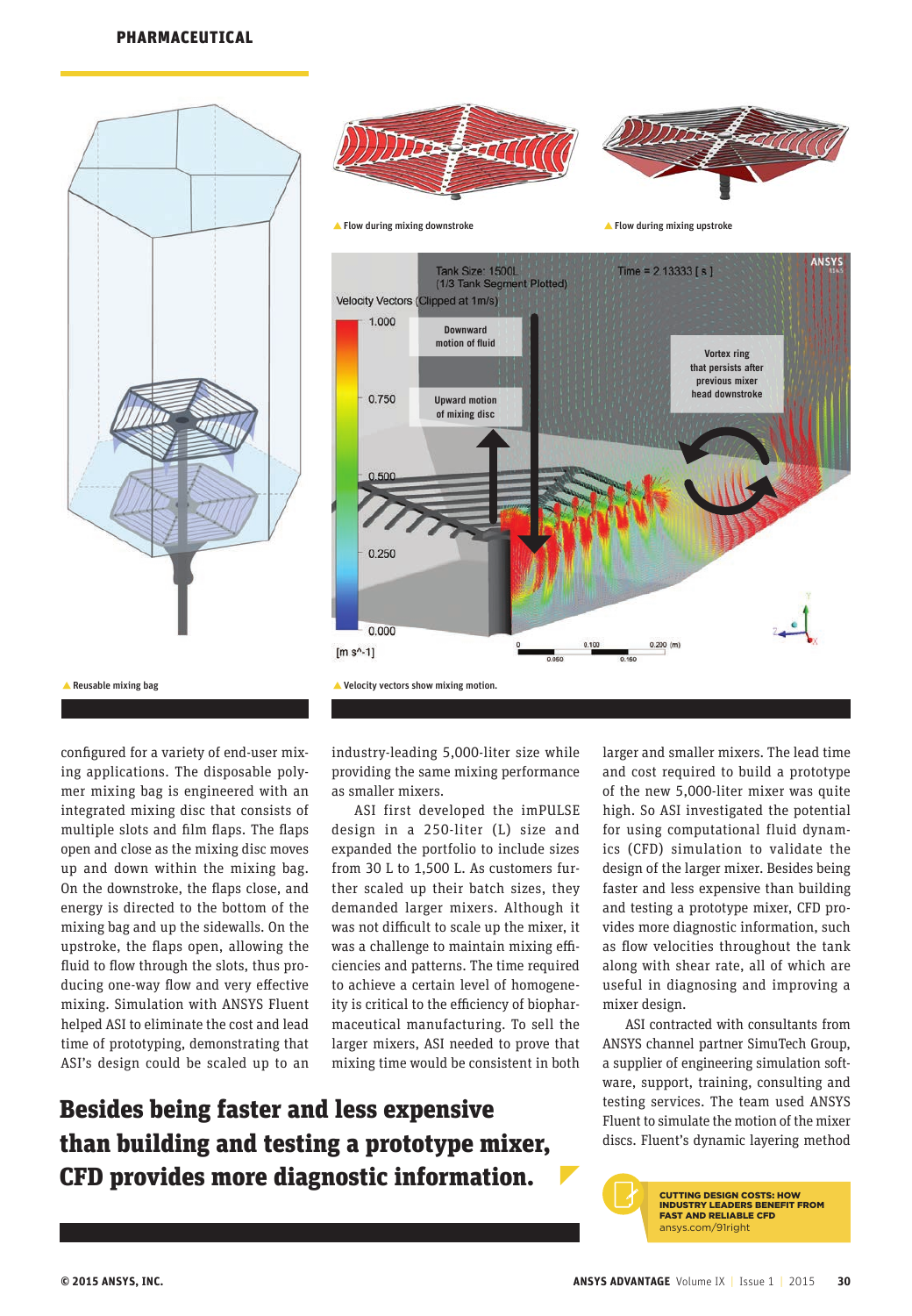



250 L

CFD simulation saved hundreds of thousands of dollars, providing characterizations that apply to the overall scalability of ASI's products and significantly reducing the need for building and testing prototypes.

adds or removes layers of cells adjacent to a moving boundary based on the height of the layer bordering the moving surface, which enables simulation of devices with complex moving parts. The dynamic layering method allows users to specify an ideal layer height on each moving boundary. The layer of cells neighboring the moving boundary is split or merged with the layer of cells next to it based on the height of cells in the adjacent layer. This unique approach to simulating a moving boundary eliminates accuracy problems, which are caused by cell shape deformation.

SimuTech engineers simulated performance of the bag in mixing two different particles: salt and bovine serum albumin (BSA). The software enabled engineers to customize material properties to model the properties of each particle type. The simulation showed that the flow traveled up along the outer walls, crossed over at the top of the tank, and returned in a downward moving column. This was expected since the mixing disc, located in the center of the bag, was designed to push the fluid on the downstroke, but not on the upstroke due to the opening of the membrane film flaps. The result is that during the downstroke bulk flow is accelerated, but on the upstroke a more complicated local mixing flow pattern is formed around the mixing disc. A complicated local mixing flow pattern is evidence of the random and aggressive mixing patterns this disc creates. The aggressive behavior creates a turbulence that generates random patterns, which provide additional paths for the solutions and bulk flow to conjoin.

The simulation showed that localized flow near the mixing disc changes significantly depending on its position in the stroke cycle. On the downstroke, with the membranes closed, the flow is pushed outward toward the tank walls at a high velocity. A vortex ring forms around the periphery of the mixing disc, which is beneficial to mixing and persists even after the mixing disc starts to move up again. The vortex generally follows



1,500 L



5,000 L

Flow circulation patterns for different tank sizes